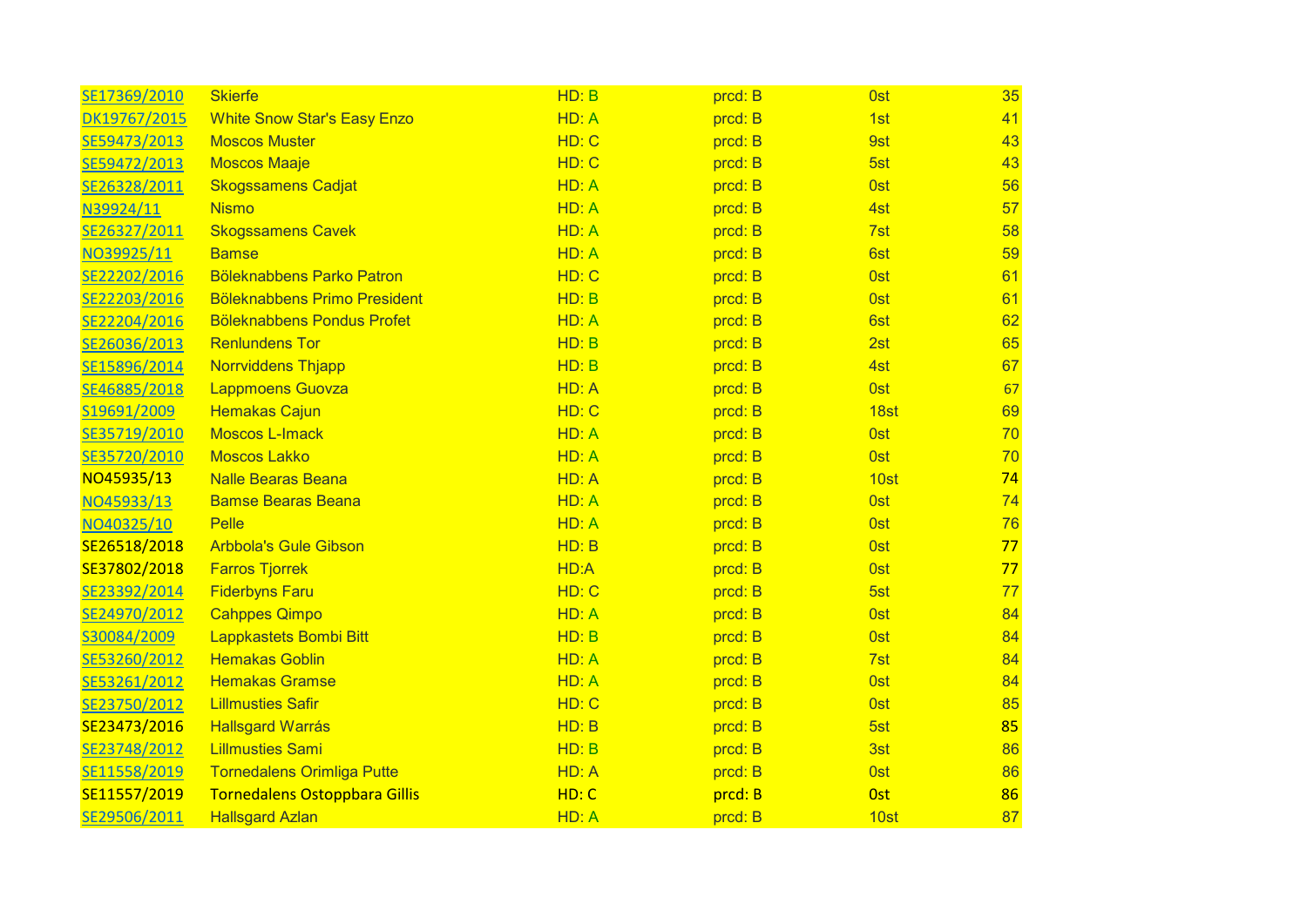| SE32146/2014 | <b>Skogssamens Doaivo</b>             | HD: B | prcd: B | 0 <sub>st</sub> | 88  |
|--------------|---------------------------------------|-------|---------|-----------------|-----|
| SE32145/2014 | <b>Skogssamens Daervas</b>            | HD: B | prcd: B | 4st             | 89  |
| NO41867/14   | <b>Lappeleikens Bure</b>              | HD: B | prcd: B | <b>Ost</b>      | 90  |
| NO41868/14   | <b>Lappeleikens Yme</b>               | HD: B | prcd: B | 0st             | 90  |
| SE42483/2012 | <b>Luoppala Niehku</b>                | HD: A | prcd: B | 0 <sub>st</sub> | 92  |
| NO36699/12   | Luoppala Virko                        | HD: A | prcd: B | 0st             | 92  |
| SE21831/2015 | <b>Sjaunjas Frozty</b>                | HD: A | prcd: B | <b>Ost</b>      | 92  |
| SE23820/2011 | <b>Böleknabbens Mr Moss</b>           | HD: A | prcd: B | 10st            | 93  |
| NO48514/2013 | <b>Rognebergtrollets Favre</b>        | HD: B | prcd: B | <b>Ost</b>      | 95  |
| SE30135/2013 | <b>Bigwams Ecco</b>                   | HD: B | prcd: B | <b>Ost</b>      | 95  |
| SE30134/2013 | <b>Bigwams Eroz</b>                   | HD: B | prcd: B | <b>Ost</b>      | 95  |
| SE22704/2014 | Zarahkkas Calbmi                      | HD: C | prcd: B | <b>Ost</b>      | 95  |
| SE22702/2014 | <b>Zarahkkas Chagall</b>              | HD: B | prcd: B | 1st             | 95  |
| NO48513/13   | <b>Rognebergtrollets Fanki</b>        | HD: A | prcd: B | 5st             | 96  |
| NO48515/2013 | <b>Rognebergtrollets Favru</b>        | HD: B | prcd: B | 4st             | 96  |
| SE29335/2012 | <b>Hallsgard Roxy</b>                 | HD: A | prcd: B | 8st             | 97  |
| SE34293/2015 | <b>Moscos Nille</b>                   | HD: C | prcd: B | <b>Ost</b>      | 97  |
| NO31822/15   | <b>Luoppala Ahccil</b>                | HD: B | prcd: B | 4st             | 97  |
| FI17764/11   | <b>Care Bears Fun Charlie Chaplin</b> | HD: C | prcd: B | <b>Ost</b>      | 97  |
| FI17763/11   | <b>Care Bears Fun Clever Clown</b>    | HD: C | prcd: B | <b>Ost</b>      | 97  |
| SE34833/2015 | Lobizacks Z Båzzen                    | HD: B | prcd: B | 3st             | 99  |
| SE34830/2015 | <b>Lobizacks Z Frazze</b>             | HD:C  | prcd: B | 0 <sub>st</sub> | 99  |
| SE34290/2015 | <b>Moscos Nemo</b>                    | HD: C | prcd: B | 9st             | 99  |
| SE45750/2015 | <b>Lappmoens Bam-Bam</b>              | HD: B | prcd: B | <b>Ost</b>      | 99  |
| SE45751/2015 | <b>Lappmoens Blix</b>                 | HD: A | prcd: B | 0 <sub>st</sub> | 99  |
| SE45749/2015 | <b>Lappmoens Bo-Bo</b>                | HD: A | prcd: B | <b>Ost</b>      | 99  |
| SE45752/2015 | <b>Lappmoens Burre</b>                | HD: B | prcd: B | 0 <sub>st</sub> | 99  |
| FI17765/11   | <b>Care Bears Fun Captain Cosmos</b>  | HD: B | prcd: B | 5st             | 99  |
| SE55340/2014 | <b>Skogshonungs Artos</b>             | HD: A | prcd: B | <b>Ost</b>      | 100 |
| SE55339/2014 | <b>Skogshonungs Astor</b>             | HD: B | prcd: B | <b>Ost</b>      | 100 |
| SE10590/2017 | <b>Renlundens Bikkas</b>              | HD: B | prcd: B | <b>Ost</b>      | 100 |
| SE10591/2017 | <b>Renlundens Buori</b>               | HD: B | prcd: B | 0 <sub>st</sub> | 100 |
| NO31404/10   | Lukas                                 | HD: A | prcd: B | 3st             | 101 |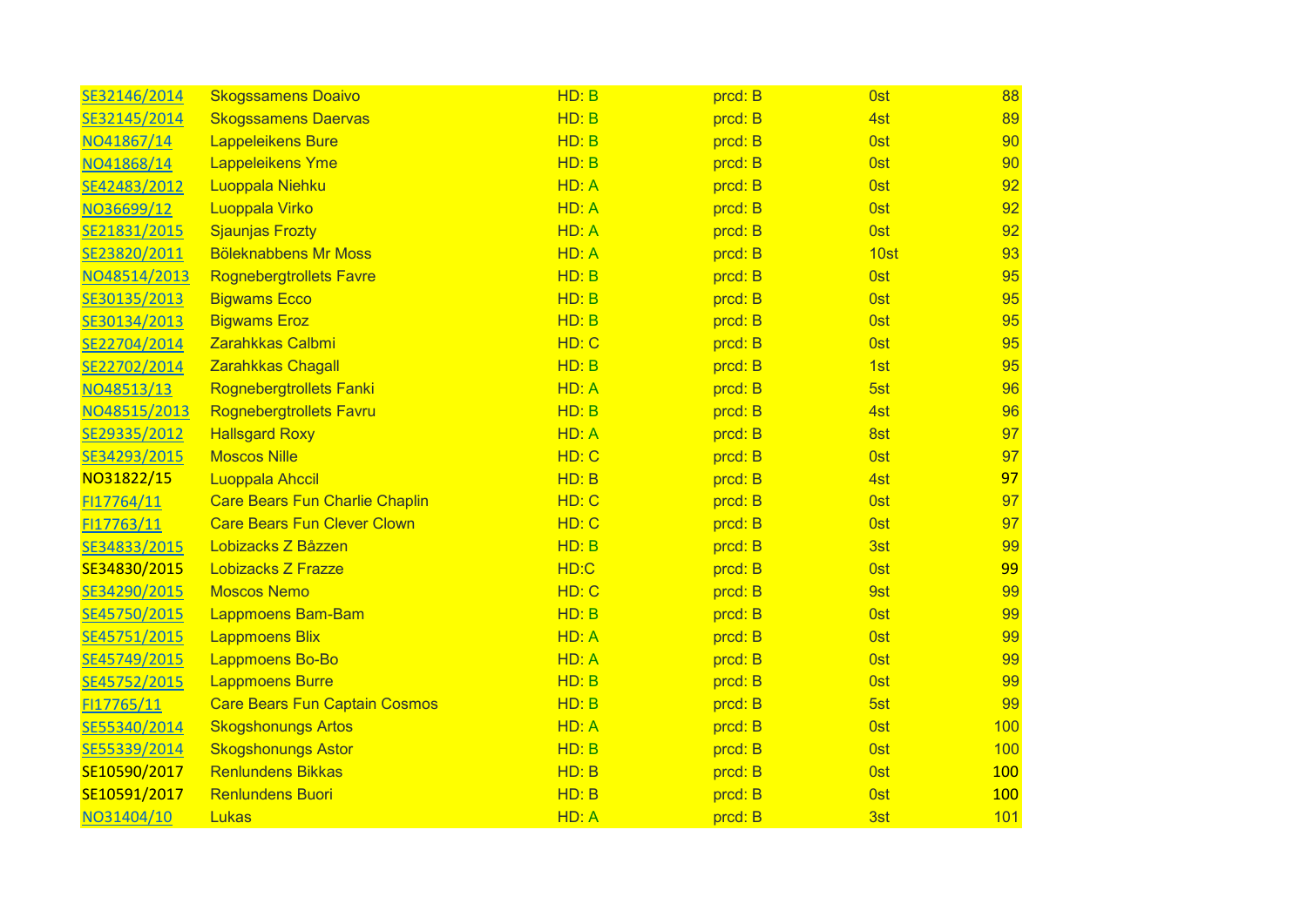| SE46180/2010 | <b>Jambos Aiko</b>                    | HD: A | prcd: B | <b>Ost</b>      | 102        |
|--------------|---------------------------------------|-------|---------|-----------------|------------|
| S41580/2009  | <b>Stråhles Kanon</b>                 | HD: C | prcd: B | <b>Ost</b>      | 103        |
| N47345/15    | <b>Lappeleikens Ailo</b>              | HD: C | prcd: B | <b>Ost</b>      | 103        |
| S41573/2009  | <b>Jambos H-Lakrits</b>               | HD: C | prcd: B | 0st             | 104        |
| N52301/09    | <b>Lucky Prince Charming</b>          | HD: A | prcd: B | 4st             | 105        |
| SE18689/2017 | <b>Krösekullens Otto</b>              | HD: B | prcd: B | <b>Ost</b>      | 105        |
| SE23739/2011 | <b>Cahppes Nikita</b>                 | HD: C | prcd: B | <b>Ost</b>      | 105        |
| SE18690/2017 | <b>Krösekullens Orfus</b>             | HD: C | prcd: B | <b>Ost</b>      | 105        |
| NO51188/12   | Sabmebaena Brox                       | HD: C | prcd: B | <b>Ost</b>      | 106        |
| SE31438/2011 | <b>Lappbergets Imze</b>               | HD: B | prcd: B | <b>Ost</b>      | 106        |
| SE45429/2016 | Ajtte                                 | HD: A | prcd: B | 0st             | 106        |
| SE33001/2014 | <b>Herding Instinct's Rolls-Royce</b> | HD: B | prcd: B | <b>Ost</b>      | 106        |
| NO51025/11   | Sabmebaena Ailo                       | HD: B | prcd: B | 6st             | 107        |
| S41577/2009  | <b>Jambos Herax</b>                   | HD: B | prcd: B | 15st            | 107        |
| SE27986/2014 | Sidmarkens Fräcka Freddy              | HD: B | prcd: B | <b>Ost</b>      | 107        |
| SE39509/2016 | <b>Morpelappens Ace Of Spades</b>     | HD: B | prcd: B | <b>Ost</b>      | 108        |
| SE24964/2012 | <b>Cahppes Porthos</b>                | HD: C | prcd: B | <b>Ost</b>      | 109        |
| NO34187/10   | <b>Eros</b>                           | HD: A | prcd: B | <b>Ost</b>      | 110        |
| SE58400/2017 | <b>Mosco's Ossi</b>                   | HD: B | prcd: B | <b>Ost</b>      | 111        |
| SE29339/2012 | Lobizacks Zakko                       | HD: A | prcd: B | 6st             | 111        |
| SE48740/2011 | Lappbergets Lihkku                    | HD: B | prcd: B | <b>Ost</b>      | 112        |
| NO39258/13   | Öyerfjellets Casper-Lucas             | HD: B | prcd: B | 0 <sub>st</sub> | 112        |
| SE15541/2017 | <b>Lappbergets Sarek</b>              | HD: B | prcd: B | <b>Ost</b>      | 112        |
| SE19243/2012 | <b>Lappbergets Mr Lennon</b>          | HD: B | prcd: B | 5st             | 112        |
| SE38543/2013 | <b>Lappbergets Olympus</b>            | HD: A | prcd: B | <b>Ost</b>      | 114        |
| SE23878/2017 | <b>Lappmoens Dumle</b>                | HD:C  | prcd: B | <b>Ost</b>      | 114        |
| NO34188/10   | <b>Timmy</b>                          | HD: A | prcd: B | 15st            | 115        |
| SE59774/2010 | <b>Oahpalas Earri</b>                 | HD: A | prcd: B | <b>Ost</b>      | 115        |
| SE19361/2018 | Sidmarkens Jállo                      | HD: A | prcd: B | <b>Ost</b>      | 115        |
| SE19363/2018 | Sidmarkens Jiello                     | HD: A | prcd: B | 0st             | <b>115</b> |
| NO34091/13   | <b>Oahpalas Gamolas Scott</b>         | HD: B | prcd: B | 8st             | 117        |
| SE29953/2018 | <b>Singo</b>                          | HD: A | prcd: B | <b>Ost</b>      | 117        |
| SE40888/2014 | Täppagårdens Dix                      | HD: A | prcd: B | <b>Ost</b>      | 117        |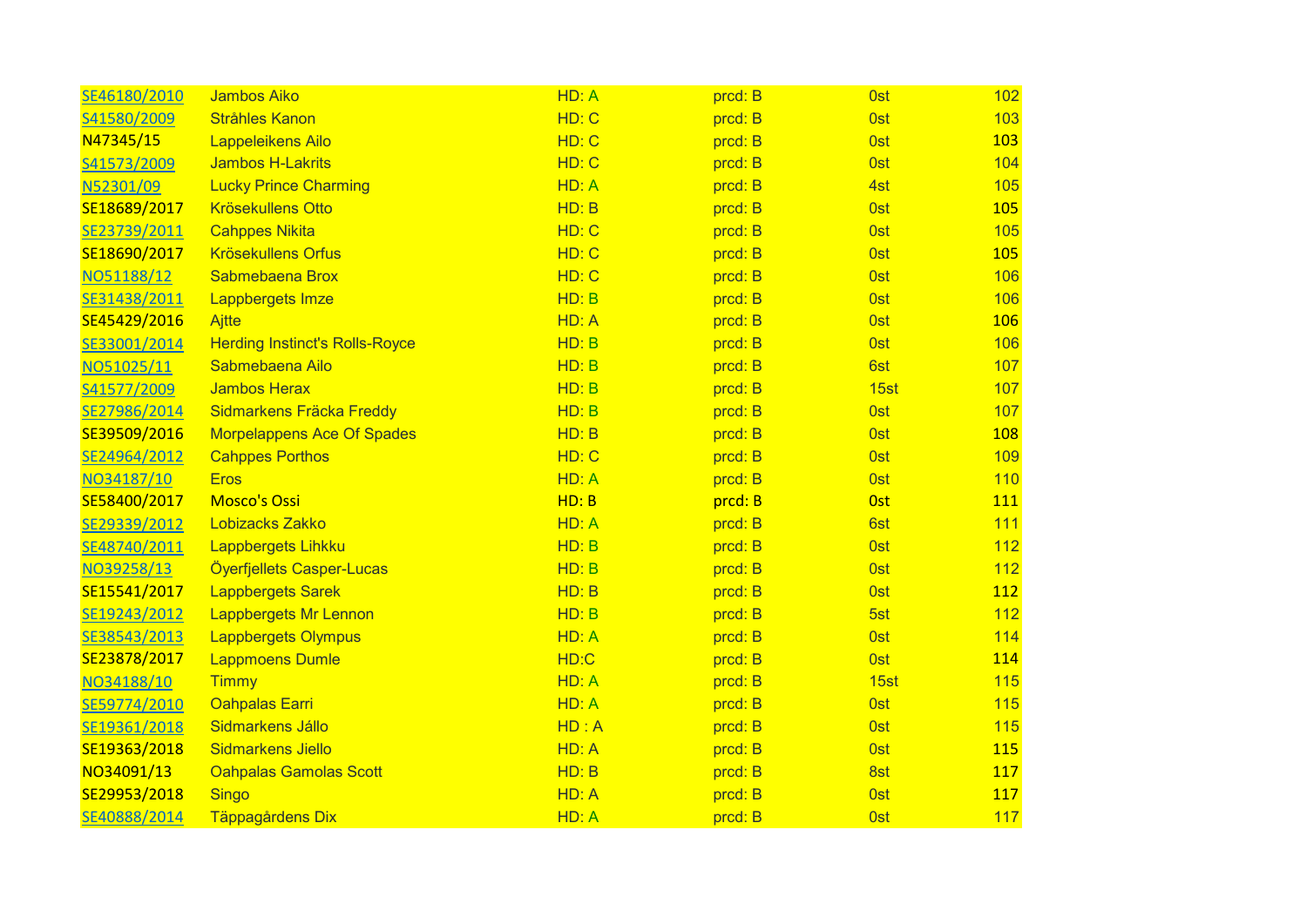| SE31216/2012 | <b>Stråhles Malte</b>        | HD: B | prcd: B | <b>Ost</b> | 117        |  |
|--------------|------------------------------|-------|---------|------------|------------|--|
| SE40078/2017 | <b>Lappmoens Evo</b>         | HD: C | prcd: B | <b>Ost</b> | <b>118</b> |  |
| SE10995/2016 | <b>Lappmoens Callas</b>      | HD: B | prcd: B | 0st        | 120        |  |
| S38718/2009  | <b>Bigwams Dino</b>          | HD: A | prcd: B | 0st        | 120        |  |
| 56138/10     | Rognebergtrollets Dahkki     | HD: C | prcd: B | 6st        | 122        |  |
| NO54636/11   | <b>Oahpalas Famolas</b>      | HD: C | prcd: B | <b>Ost</b> | 122        |  |
| SE50720/2011 | <b>Qanuks Black Sam</b>      | HD: B | prcd: B | 6st        | 122        |  |
| SE49769/2010 | <b>Cahppes Maico</b>         | HD: A | prcd: B | <b>Ost</b> | 130        |  |
| SE25232/2011 | <b>Cahppes Okki</b>          | HD: A | prcd: B | 6st        | 131        |  |
| SE15650/2011 | Lappbergets Jarak            | HD: A | prcd: B | <b>Ost</b> | 135        |  |
| SE20544/2010 | <b>Care Bears Moon Spark</b> | HD: B | prcd: B | 5st        | $\star$    |  |
| N21376/08    | Oahpalas Cohppi Raiku        | HD: B | prcd: B | 0st        | $\star$    |  |
| S10315/2009  | <b>Skiftesgrinds Buzig</b>   | HD: C | prcd: B | 0st        | $\star$    |  |
| S10319/2009  | <b>Lillmusties Napoleon</b>  | HD: C | prcd: B | <b>Ost</b> | $\star$    |  |
| S10320/2009  | <b>Lillmusties Nobel</b>     | HD: A | prcd: B | 5st        | $\star$    |  |
| S61748/2008  | <b>Renlundens Ymer</b>       | HD: B | prcd: B | 0st        | $\star$    |  |
| S58701/2008  | Lappbergets Fámolas          | HD: A | prcd: B | 0st        | $\star$    |  |
| N16924/08    | <b>Chilis Santo</b>          | HD: A | prcd: B | 9st        | $\ast$     |  |
| S69437/2006  | <b>Lillmusties Loffe</b>     | HD: A | prcd: B | $\star$    |            |  |